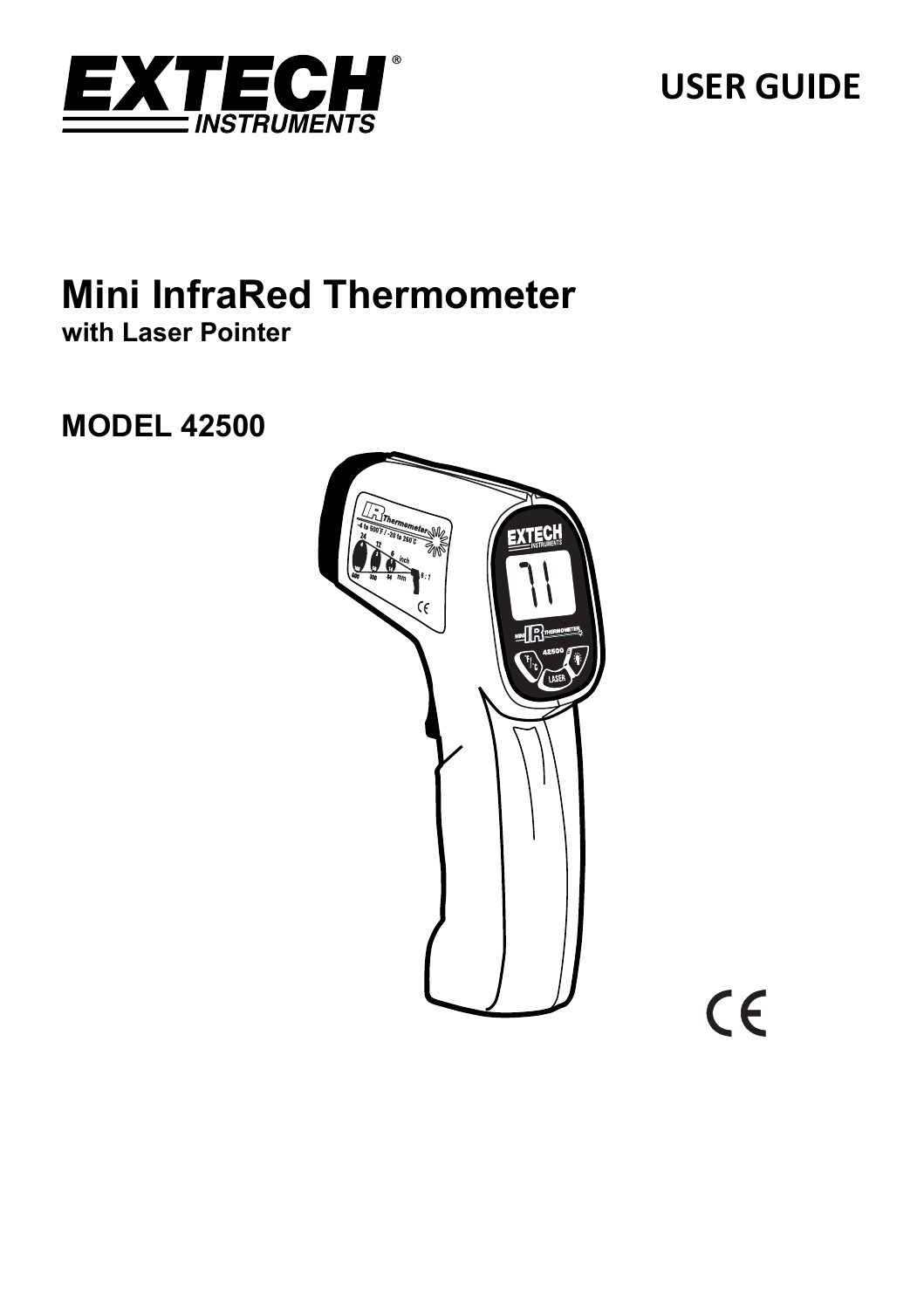## *Introduction*

Congratulations on your purchase of the Model 42500 IR Thermometer. This thermometer makes noncontact (infrared) temperature measurements at the touch of a button. The built-in laser pointer increases target accuracy while the backlit LCD and handy push-buttons combine for convenient, ergonomic operation. This device is shipped fully tested and calibrated and, with proper use, will provide years of reliable service. Please visit our website (www.extech.com) to check for the latest version of this User Guide, Product Updates, and Customer Support.

#### *Safety*

- Use extreme caution when the laser pointer beam is on
- Do not point the beam toward anyone's eye or allow the beam to strike the eye from a reflective surface
- Do not use the laser near explosive gases or in other potentially explosive areas



## *Meter Description*

- 1. LCD Display
- 2. Function Buttons
- 3. Handle Grip
- 4. IR Sensor
- 5. Laser pointer beam
- 6. Measurement Trigger
- 7. Battery Compartment



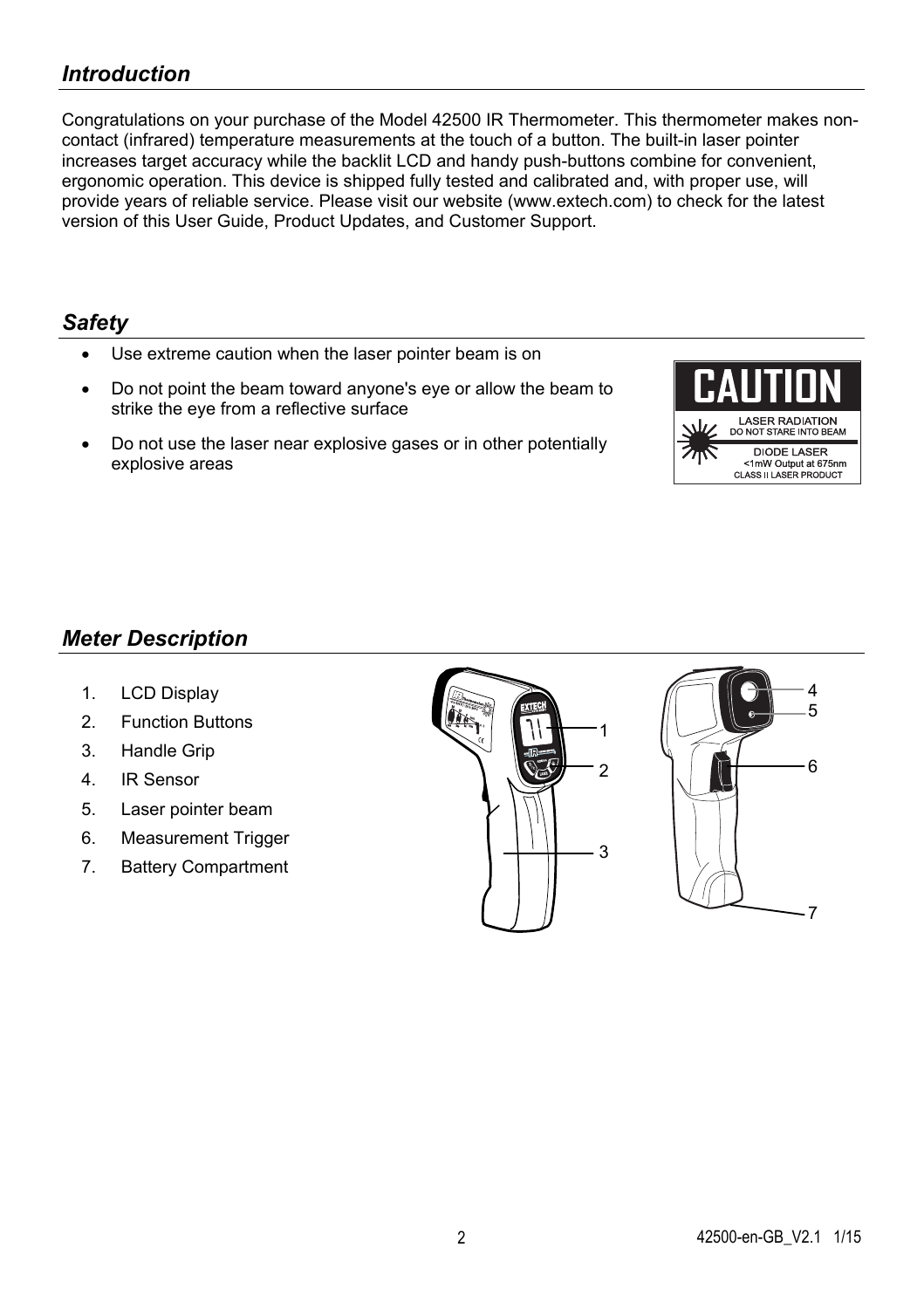- 1. Hold the meter by its Handle Grip and point it toward the surface to be measured. Read the Field of View section below for distance to target ratio information.
- 2. Pull and hold the Trigger to turn the meter on and begin testing. The display will light if the battery is good. Replace the battery if the display does not light.
- 3. While continuing to pull the Trigger:
	- a. Push the **Laser** button to switch the laser pointer ON. When the laser is on, the laser

icon  $\Delta$  will appear on the LCD over the temperature reading. Aim the red beam approximately a half inch below the point of test (pressing the Laser button again turns the laser off).

- b. Select the temperature units using the **<sup>o</sup> C** / **<sup>o</sup> F** button.
- c. Push the **backlight** button to switch ON the LCD backlighting function.
- 4. Release the Trigger; the reading will hold for approximately 6 seconds, after which the meter will automatically shut off.
- 5. The meter defaults to the programmed conditions in use when the meter was last switched off. For example, if the laser is set to ON and the temperature units are set to  $\degree$ F at the time the unit is switched OFF, the unit will switch ON and use the same settings.

#### **Over-range Indicator**

If the temperature measurement exceeds 500°F (260°C), the thermometer will display dashes in place of a temperature reading.

## *Field of View*

The meter's field of view is 6:1. For example, if the meter is 30cm (approx.12") from the target (spot), the diameter of the target must be at least 5cm (approx. 2"). Other distances are shown below in the field of view diagram.

Note that measurements should normally be made closer than 60cm (approx. 2') from the target. The meter can measure from further distances but the measurement may be affected by external sources of light. In addition, the spot size may be so large that it encompasses surface areas not intended to be measured.



**Distance to Object**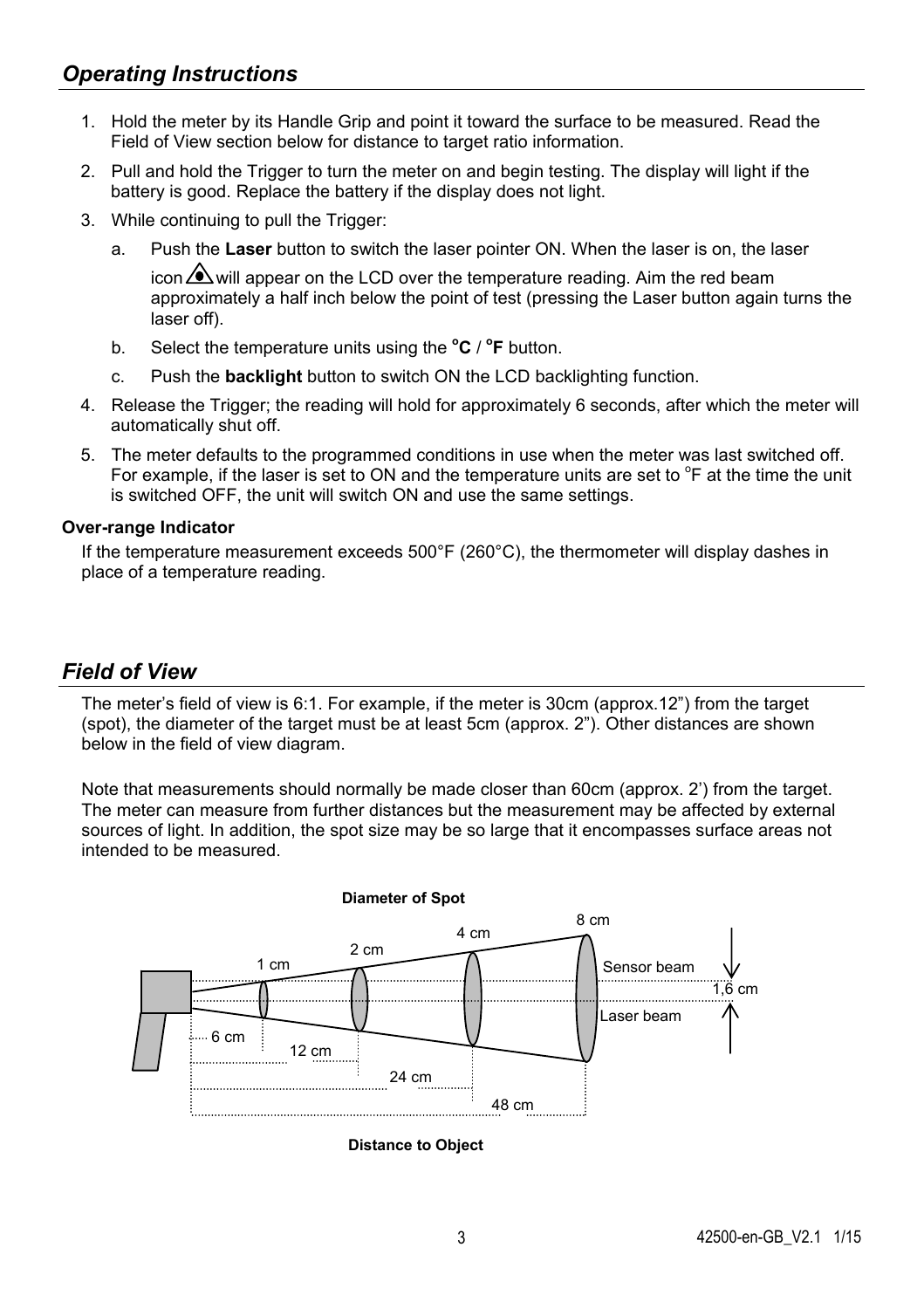- 1. The object under test should be larger than the spot (target) size calculated by the field of view diagram.
- 2. If the surface of the object under test is covered with frost, oil, grime, etc., clean before taking measurements.
- 3. If an object's surface is highly reflective apply masking tape or flat black paint to the surface before measuring.
- 4. The meter may not make accurate measurements through transparent surfaces such as glass.
- 5. Steam, dust, smoke, etc. can obscure measurements.
- 6. The meter compensates for deviations in ambient temperature. It can, however, take up to 30 minutes for the meter to adjust to extremely wide ambient temperature changes.
- 7. To find a hot spot, aim the meter outside the area of interest then scan across (in an up and down motion) until the hot spot is located.

#### *Battery Replacement*

When the low battery symbol  $\Box$  appears on the LCD, replace the meter's 9V battery. The battery compartment is located on the bottom of the meter's handle. Open the compartment by sliding the battery compartment cover off in the direction of the arrow. Replace battery and re-install the battery compartment cover.



You, as the end user, are legally bound (**EU Battery ordinance**) to return all used batteries, **disposal in the household garbage is prohibited!** You can hand over your used batteries / accumulators at collection points in your community or wherever batteries / accumulators are sold!

**Disposal:** Follow the valid legal stipulations in respect of the disposal of the device at the end of its lifecycle